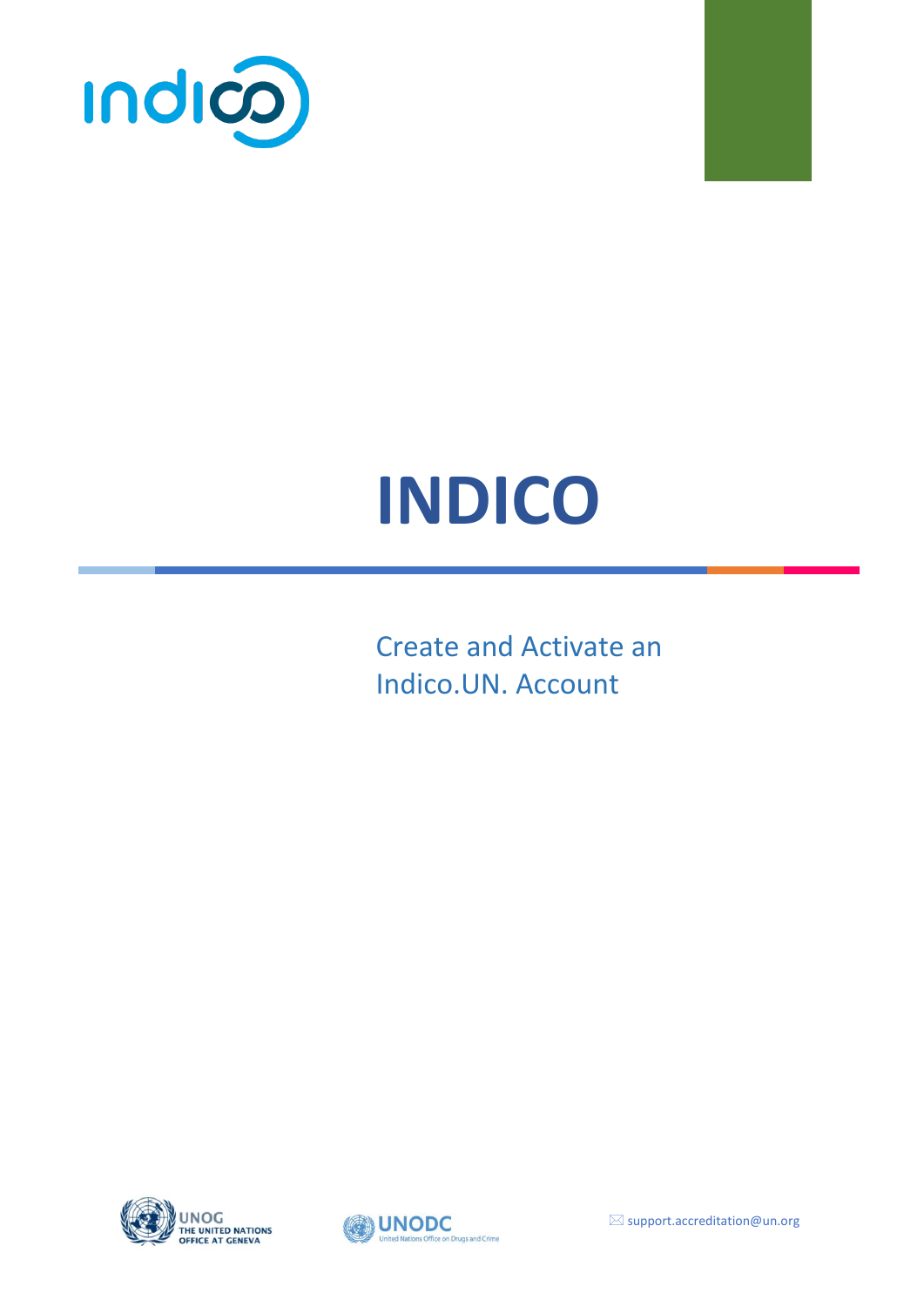## Contents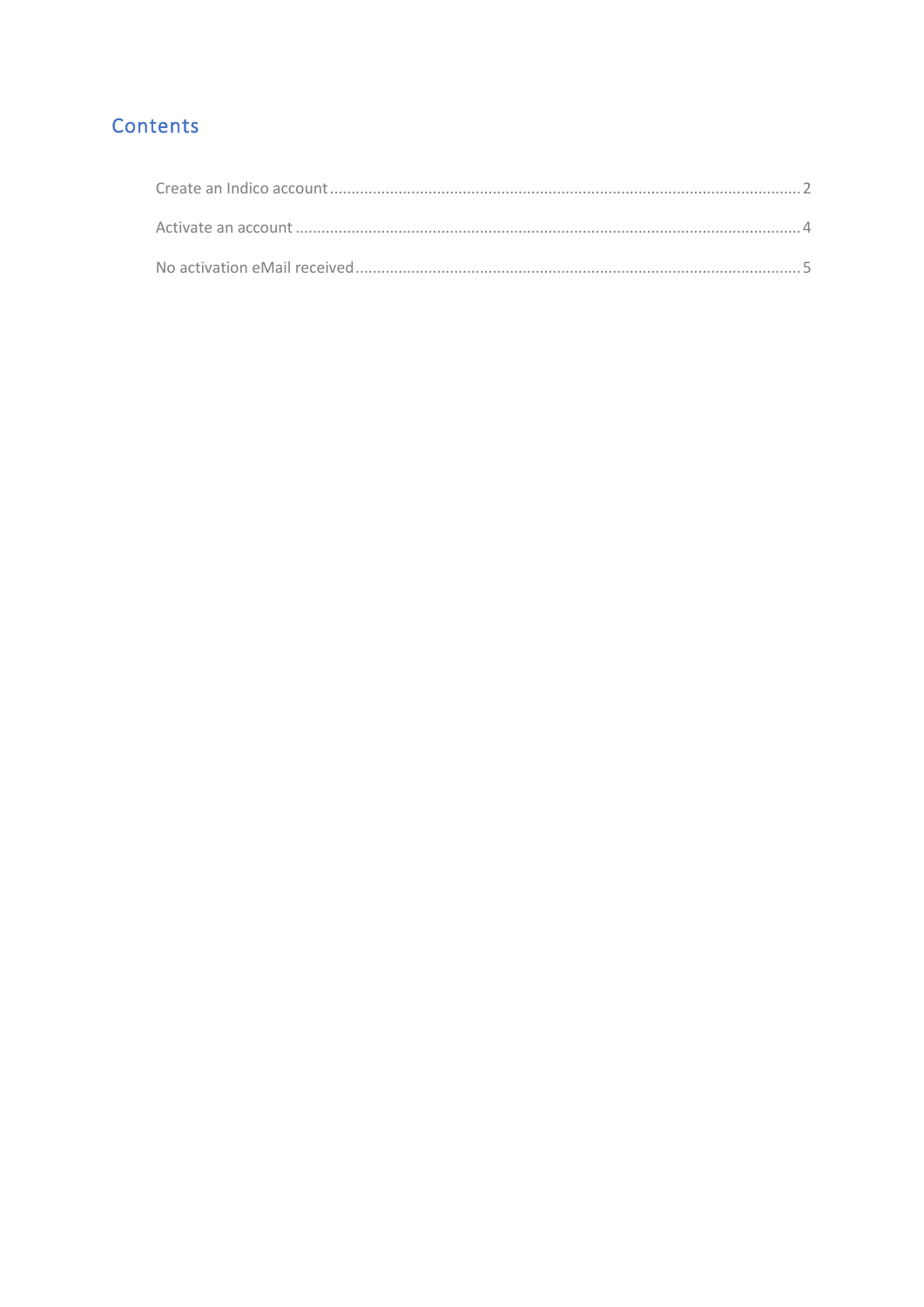

### **KEY POINTS TO REMEMBER**



#### WHY CREATE AN INDICO ACCOUNT?

An Indico account is required in order to register for events managed in Indico.



#### BROWSER COMPATIBILITY

Indico performs better with the following browsers: Firefox or Chrome



#### EMAIL ADDRESS

The email address used when creating an Indico account must not already be in use by another Indico user. Email addresses are used as a unique identifier of users.



#### NO ACCOUNT ACTIVATION EMAIL

Before seeking assistance, check your SPAM folder or click on the resend account activation email option on the Indico log in page.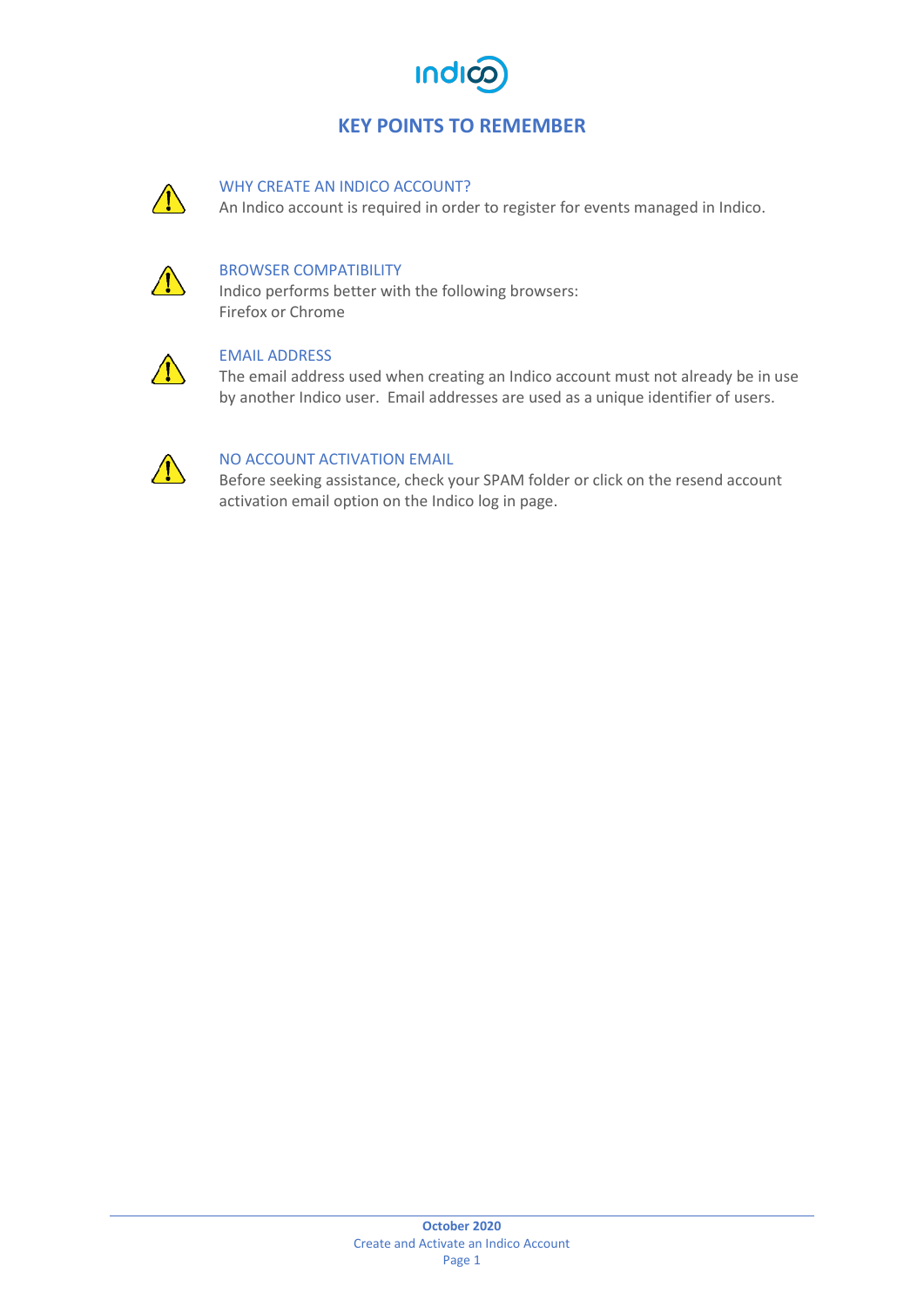

## <span id="page-3-0"></span>CREATE AN INDICO ACCOUNT

Navigate to <https://indico.un.org/user/login> and click **create a new account**.

| $\leftarrow$ $\rightarrow$ C $\Omega$<br>a indico.un.org/user/login          |                                                                                                                  | $\begin{matrix} \mathbb{Q} & \mathbb{Q} & \mathbb{Q} \end{matrix}$<br>$\vdots$<br>$\circ$<br>Paused |
|------------------------------------------------------------------------------|------------------------------------------------------------------------------------------------------------------|-----------------------------------------------------------------------------------------------------|
| the second second series of<br>$UNOG$<br>THE UNITED NATIONS OFFICE AT GENEVA | <b>UNITED SHAPING</b><br>2020 AND BEYOND <b>DESCRIPTION</b>                                                      | <b>O</b> English v<br>$\overline{\mathbf{a}}$ Login<br>$\bigcirc$ Europe/Zurich $\star$<br>م        |
| Help $\star$<br>Home                                                         |                                                                                                                  |                                                                                                     |
|                                                                              | Log in to Indico<br>Login<br>Username<br>Use the same email you used to register<br>(email)<br>Password<br>Login |                                                                                                     |
|                                                                              | ▶ Reset password<br>Re-send account activation Email                                                             |                                                                                                     |
|                                                                              | Create<br>If you don't have an account, you can<br>create a new account!                                         |                                                                                                     |

 $\cdot$  The below screen appears.

| UNOG<br>THE UNITED NATIONS OFFICE AT GENEVA<br>Help $\sim$<br>Home<br>To create a new user please fill in the following form.<br>You must enter a valid email address that is not already in use.<br>After the submission of your personal data, an email will be sent to you. | <b>SAY NO</b><br>Creating a new Indico user<br>You will able to use your account only after you activate it by clicking on the link inside the email.<br>Beware! This is not a conference registration form but an Indico account creation.                                  | $\bigcirc$ Europe/Zurich $\sim$<br>$\circledR$ English $\sim$<br><i></i> Login<br>م |
|--------------------------------------------------------------------------------------------------------------------------------------------------------------------------------------------------------------------------------------------------------------------------------|------------------------------------------------------------------------------------------------------------------------------------------------------------------------------------------------------------------------------------------------------------------------------|-------------------------------------------------------------------------------------|
|                                                                                                                                                                                                                                                                                |                                                                                                                                                                                                                                                                              |                                                                                     |
| <b>Personal data</b>                                                                                                                                                                                                                                                           | <b>Account data</b>                                                                                                                                                                                                                                                          |                                                                                     |
| * Email<br>Title -- please select a title -- ▼<br>Gender   -- please select a gender -- ▼<br>* Family name<br>max 40 characters<br>* First name<br>max 40 characters<br>* Institution                                                                                          | * Login<br>* Password<br>* Confirm Password<br>Your Password:<br><b>X</b> Must be at least 12 characters long<br><b>X</b> Must contain uppercase and lowercase letters<br><b>X</b> Must contain numbers<br>Must not contain spaces<br>Must not contain common password words |                                                                                     |
| * BirthDate<br>(dd/mm/yyyy)<br>* Language <b>English v</b><br>Address                                                                                                                                                                                                          | (bleit                                                                                                                                                                                                                                                                       | Must match (type same Password in Confirm Password                                  |
| Telephone number                                                                                                                                                                                                                                                               | ARE YOU HUMAN?                                                                                                                                                                                                                                                               |                                                                                     |
| Fax number<br>Passport ID<br>Passport Origin --- Please select a country ---<br>Passport Expire                                                                                                                                                                                | * Please, solve this math to prove you are human:<br>$24 + 17 =$<br>$\pmb{\mathrm{v}}$                                                                                                                                                                                       |                                                                                     |
| (dd/mm/yyyy)<br>My Timezone Europe/Zurich<br>Display Timezone Event Timezone                                                                                                                                                                                                   | Ē<br>confirm<br>$\pmb{\nabla}$                                                                                                                                                                                                                                               |                                                                                     |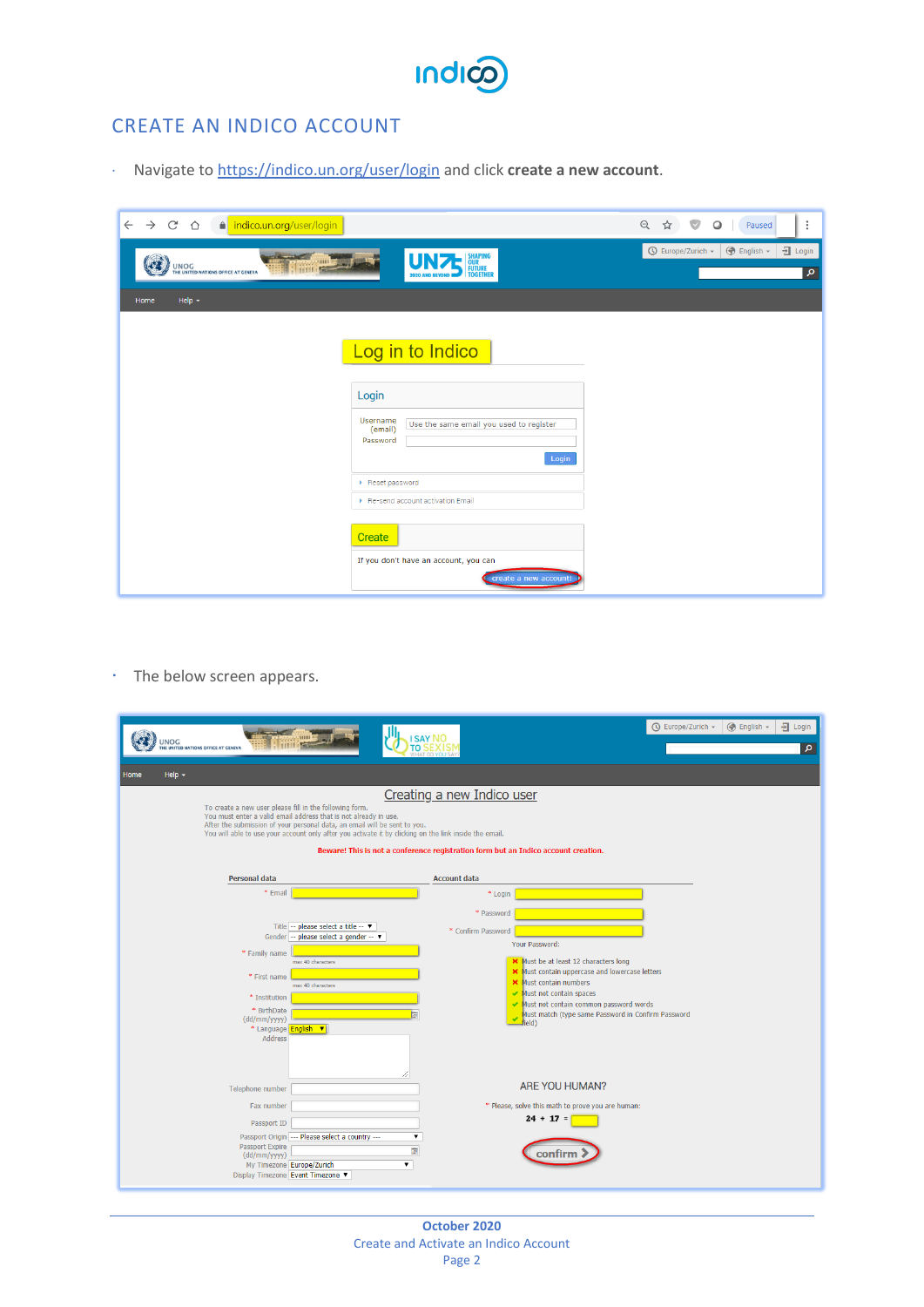

- Complete all fields marked "\*" they are mandatory.
- The email address entered serves as the user ID for the newly created account.
- Ensure that **all 6** criteria for establishing a password are met you should achieve 6 green check marks ✓ (*If the criteria for setting the password is not visible, it is probably due to an incompatible browser being used - switch to Chrome or Firefox*).
- Solve the math sum under **ARE YOU HUMAN?** and click **confirm**.
- A message appears on-screen (below) confirming the successful creation of the account and advising you to check your email to activate the account.

| UNOG                                           | <b>Times of</b>                                                                                                     |                                                                                                                                                       | <b>◯</b> Europe/Zurich ▼ | $\bigcirc$ English $\star$ | $\overline{\mathbf{a}}$ Login<br>0 |
|------------------------------------------------|---------------------------------------------------------------------------------------------------------------------|-------------------------------------------------------------------------------------------------------------------------------------------------------|--------------------------|----------------------------|------------------------------------|
| Help $\sim$<br>Home                            |                                                                                                                     |                                                                                                                                                       |                          |                            |                                    |
| <b>Creating new UNOG Accreditation account</b> |                                                                                                                     |                                                                                                                                                       |                          |                            |                                    |
|                                                | Congratulations!!! You have successfully created your UNOG Accreditation account.<br>that we have already sent you. | However, you will not be able to log into the system until you have activated your new account. To do this please follow the instructions in the mail |                          |                            |                                    |
|                                                |                                                                                                                     | If you don't receive this email or you have any trouble with the login, do not hesitate to contact us.                                                |                          |                            |                                    |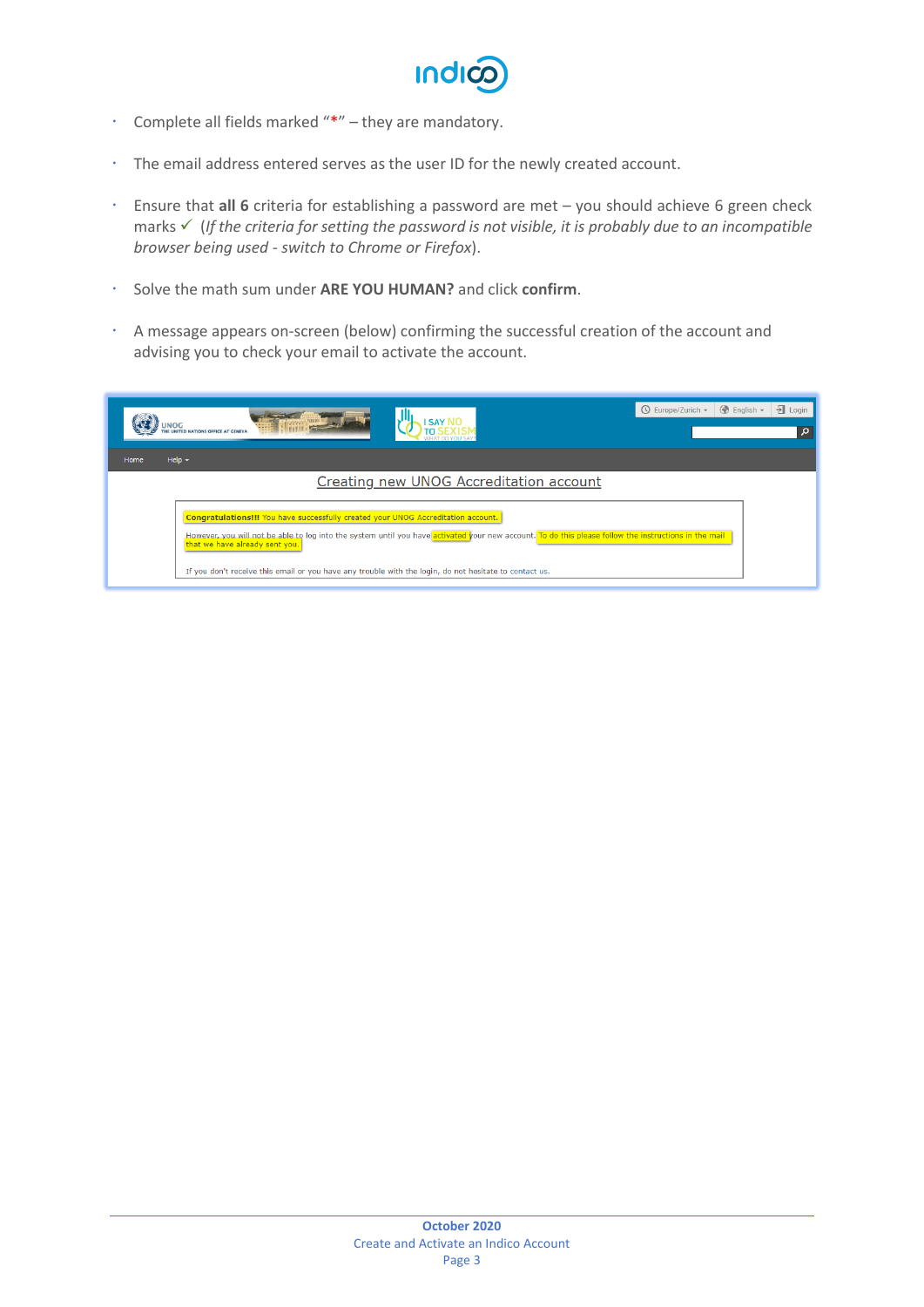## <span id="page-5-0"></span>ACTIVATE AN ACCOUNT

- In your in box, find the Indico account activation email from **noreply.accreditations@unog.ch** it will feature the following text in the subject line "*Accreditation account confirmation*".
- Open the email and click the activation link.



A message appears on-screen (below) confirming the account is activated.

| <b>UNOG</b><br>THE UNITED NATIONS OFFICE AT GENEVAL | JU<br><b>ISAY NO</b><br><b>TO S</b>                          | <b>B</b> English -<br>◯ Europe/Zurich ▼<br>$\circ$ |
|-----------------------------------------------------|--------------------------------------------------------------|----------------------------------------------------|
| $Heip -$<br>Home                                    |                                                              |                                                    |
|                                                     | Your account is activated.                                   |                                                    |
|                                                     | <b>Christ HERE to REGISTER for this Conference</b>           |                                                    |
|                                                     | Cliquez sur ce lien pour vous enregistrer à cette conférence |                                                    |

 Proceed to log in to Indico – click either **Login** (top-right corner of the screen) or **Click HERE to Register for this Conference**.